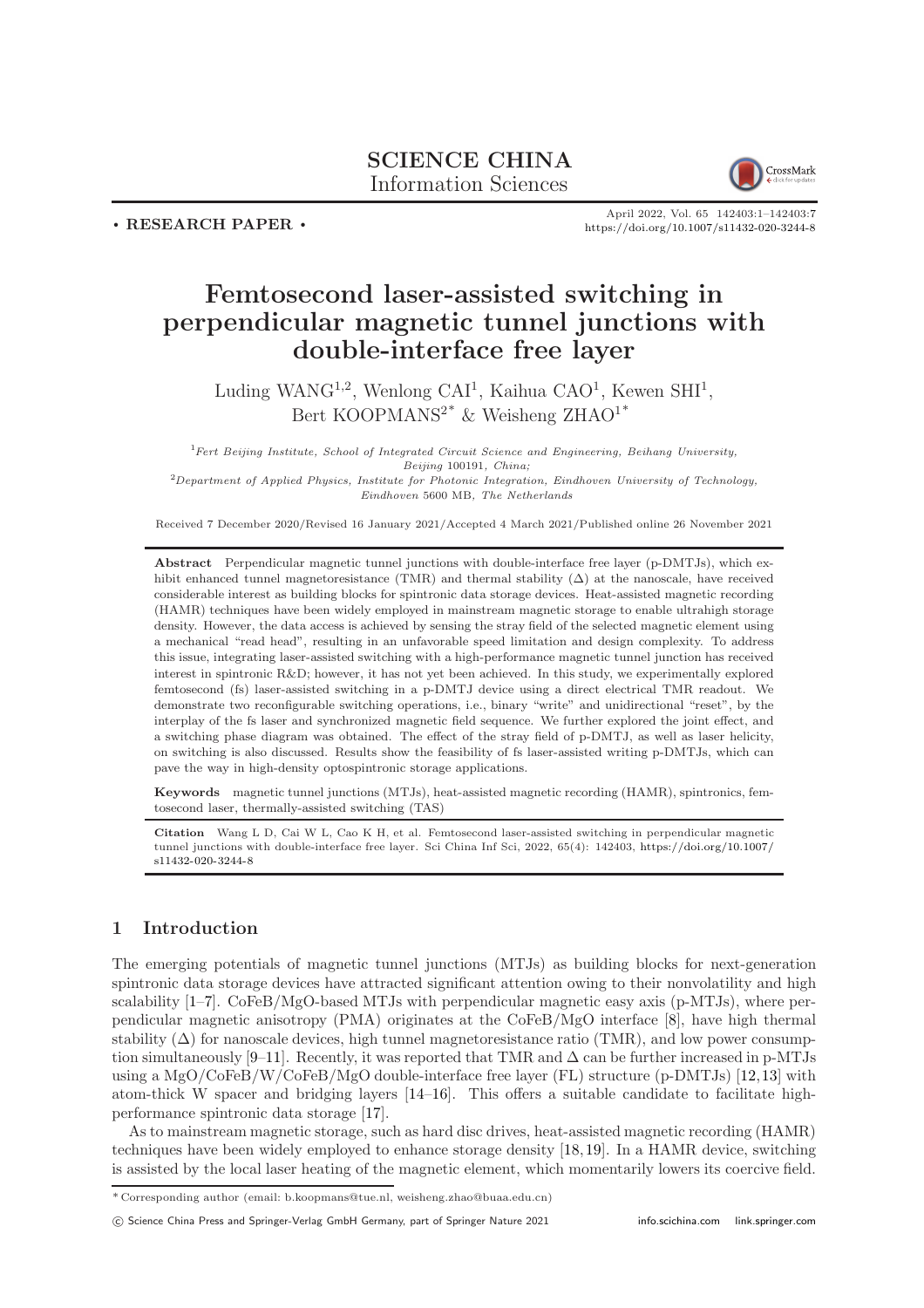<span id="page-1-0"></span>

Figure 1 (Color online) MTJ stack structure and magnetic characteristics. (a) Schematic of the p-DMTJ stack structure.  $Ta/Ru/Ta$  is the bottom electrode. The bottom  $(Co/Pt)_{m}$  and top  $(Co/Pt)_{n}$  with the CoFeB layer were antiferromagnetically coupled with a thin Ru layer to form a SAF reference layer. The MgO layer is the tunnel barrier. The double-free-layer structure (CoFeB/W/CoFeB/MgO) with an atom-thick W spacer was used. (b) M-H hysteresis loops measured as a function of out-of-plane (black) and in-plane (blue) applied magnetic field at room temperature using PPMS-VSM. The film exhibited strong PMA in both the free and reference layers. Inset: Out-of-plane M-H minor loop of the p-DMTJ stack.

Moreover, a reduced magnetic field is generated by the "write head" to set the magnetization direction. Nevertheless, as to data access, a mechanical "read head" is always required to sense the stray field or magnetic-optical contrast of the selected magnetic element, which results in an unfavorable access delay and design complexity.

To address this issue, integrating heat-assisted switching with MTJs has been considerably investigated in spintronic R&D [\[20\]](#page-6-7), such as thermally-assisted switching (TAS) schemes [\[21,](#page-6-8)[22\]](#page-6-9). By circulating current in write lines, Joule heating has been used to assist the switching of specially designed in-plane MTJs while a reduced magnetic field is applied. However, current-induced Joule heating unavoidably results in drastic energy dissipation and heat-up delay. For future high-density spintronic storage [\[23,](#page-6-10) [24\]](#page-6-11), the femtosecond (fs) laser-assisted switching of a high-performance p-DMTJ has not yet been proposed. The effect of additional magnetic FLs on the switching process has not been clarified. Moreover, no systematic study has been reported on the joint effect of laser and synchronized magnetic fields.

In this work, we experimentally investigated fs laser-assisted switching in a high-performance p-DMTJ device, which was read out directly through a real-time electrical TMR measurement. Using an fs laser pulse train and a synchronized magnetic field sequence, reconfigurable switching operations, such as the toggle "write" and unidirectional "reset", were investigated. The synergy between the fs laser pulses and the magnetic field sequence was further investigated, and a switching phase diagram was obtained. Finally, the effect of the stray field of p-DMTJ, as well as laser helicity, on switching is discussed.

#### 2 Device characterization

Figure [1\(](#page-1-0)a) shows a magnetic thin film of the p-DMTJ used in this study. This film comprises, from the substrate side upwards, Ta  $(3)/Ru (20)/Ta (0.7)/[Co (0.5)/Pt (0.35)]_6/Co (0.6)/Ru (0.8)/Co (0.6)/[Pt (0.6)]$  $(0.35)/C$ o  $(0.5)$ ]<sub>3</sub>/W  $(0.25)/C$ oFeB  $(0.9)/MgO (0.8)/C$ oFeB  $(1.2)/W (0.3)/C$ oFeB  $(0.5)/MgO (0.8)/Pt$ (1.5), deposited on a thermally oxidized Si (001) substrate at room temperature (30 $°C$ ) through Singulus DC and RF magnetron sputtering (numbers in parentheses denote the thicknesses of each layer in nanometers, and the subscripts for Co/Pt multilayers are the numbers of repeat). The composition of the CoFeB target was  $Co_{20}Fe_{60}B_{20}$  (in atomic %). The Ta/Ru/Ta layer was used as the bottom electrode. The bottom  $(Co/Pt)_{m}$  and top  $(Co/Pt)_{n}$  multilayers, with the CoFeB layer, were antiferromagnetically coupled through a thin Ru layer, forming a synthetic antiferromagnetic (SAF) reference layer. The MgO layer was the tunnel barrier. For the FL, the bottom and top CoFeB layers were ferromagnetically coupled with a 0.3-nm W spacer layer. The double-FL structure was employed to enhance  $\Delta$  while maintaining the writing energy efficiency. After deposition, the stacks were annealed at  $400\degree$ C in a vacuum for 1 h to enhance PMA.

We investigated the magnetic characteristics of the full-sheet MTJ stack using physical properties mea-surement system-vibrating sample magnetometer (PPMS-VSM) at room temperature (30°C). Figure [1\(](#page-1-0)b)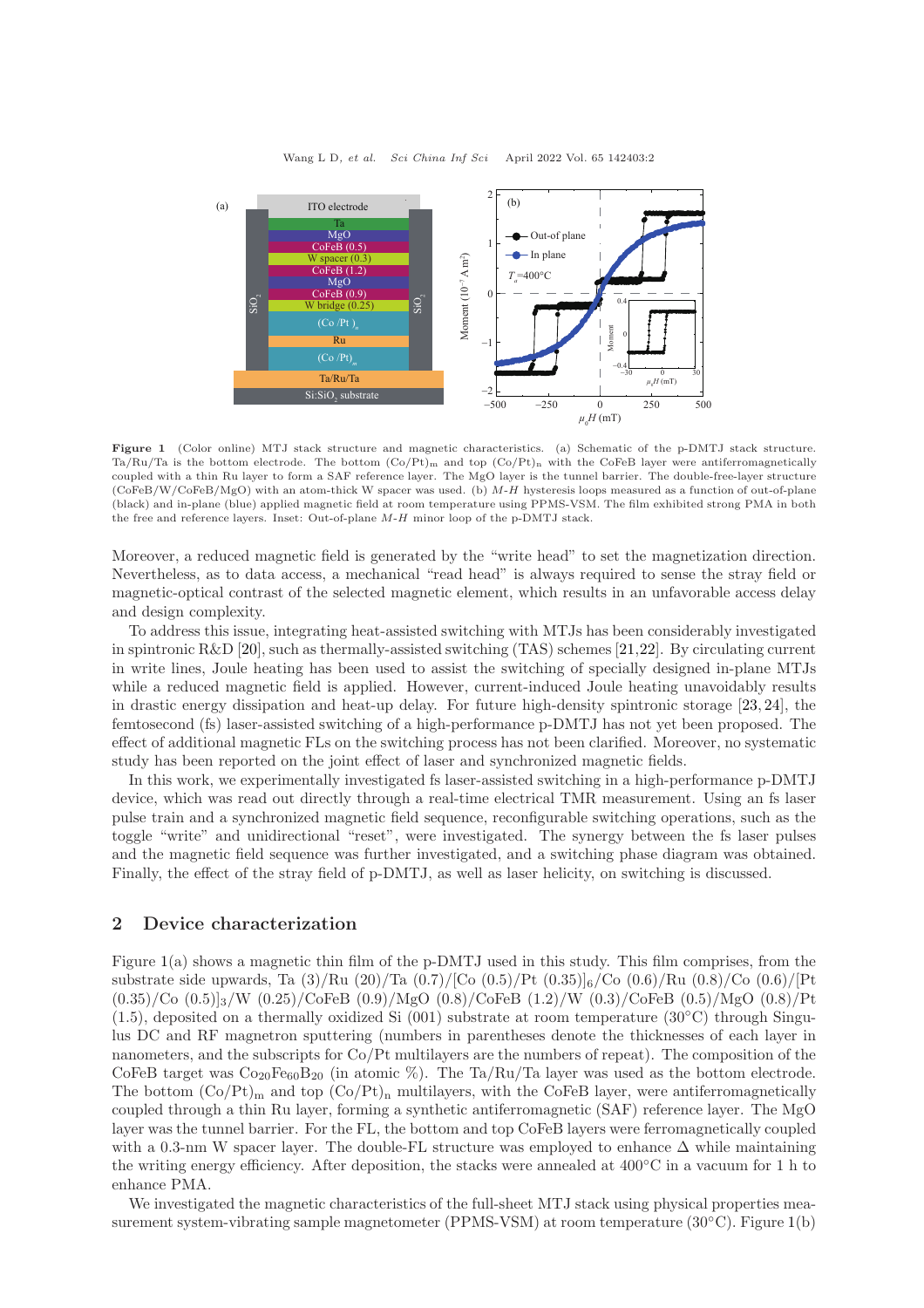Wang L D, et al. Sci China Inf Sci April 2022 Vol. 65 142403:3

<span id="page-2-0"></span>

Figure 2 (Color online) Characterization of the fabricated p-DMTJ device. (a) Optical microscope image of the p-DMTJ device. Circular MTJ pillars were fabricated using multistep optical lithography and Ar ion milling. The diameter of the MTJ pillar was 5 µm, with four electrode pads to perform TMR detection. A 100-nm-thick indium tin oxide (ITO) film was employed as the transparent top electrode, enabling both efficient optical access and electrical detection. (b) R-H magnetoresistance loop measured as a function of applied out-of-plane magnetic field ranging from −200 to +200 mT. The result shows that the double-free layers simultaneously switched, and the TMR ratio was calculated to be 119%.

shows the M-H hysteresis loops of the p-MTJ film, i.e., without the device fabrication, as a function of the out-of-plane (black) and in-plane (blue) applied magnetic field. The film exhibits that strong PMA was present in both the free and reference layers, as indicated by the  $100\%$  remanence and squareness of the major hysteresis loops. According to the minor loop (inset of Figure [1\(](#page-1-0)b)), the two CoFeB FLs simultaneously switched due to the ferromagnetic coupling from the atom-thick W layer, which is critical for the p-DMTJ performance. As reported in our previous work [\[13\]](#page-6-1), the enhanced annealing endurance, up to 400◦C, originates from reduced atom diffusion when a W bridging and spacer layer is used. This improves the crystalline quality of the MgO layer and the bcc texture of the CoFeB layers, resulting in high TMR. Note that the loop shift was relatively small for the full-sheet sample ( $\sim$  −3 mT), indicating a significant reduction in the stray field attributed to the SAF reference layer. A coercive field of 7 mT was achieved. The anisotropy field was determined from the hard-axis loops by sweeping the in-plane field, and it was found to be as large as 300 mT. These results are consistent with those of previous studies on similar double-FL p-DMTJ stacks.

Furthermore, the full films were used to fabricate circular MTJ pillars using multistep optical lithography and Ar ion milling. A 100-nm-thick ITO layer was used as the transparent top electrode through electron beam evaporation, which allows both efficient optical access and high signal-noise-ratio electrical detection. Because the transparency and electrical conductivity of ITO are significantly dependent on deposition conditions, the deposition process was carefully optimized before the MTJ fabrication, which is a crucial step in laser-assisted switching measurements.

Figure [2\(](#page-2-0)a) shows the optical microscope image of the fabricated MTJ devices with a pillar diameter of 5 µm and four electrode pads for TMR detection.

After fabrication, TMR measurements were performed on the patterned MTJ device by sweeping an out-of-plane magnetic field ranging from −200 to +200 mT, as shown in Figure [2\(](#page-2-0)b). The result shows that the double FLs switched simultaneously, and the MTJs exhibited a bi-resistance state, denoted as  $R_{AP} = 173.7 \Omega$  (AP: antiparallel) and  $R_P = 79.3 \Omega$  (P: parallel). Specifically, resistance transition events were observed at the switching field of +135 and −85 mT, which is attributed to the stray field from the Co/Pt SAF layers. The difference in the loop shift between the full-sheet film and patterned MTJ is in agreement with that of the previous studies [\[11,](#page-5-4) [13\]](#page-6-1). The TMR ratio was calculated to be 119%, which could be further enhanced by optimizing the MTJ structure, as reported in previous studies; however, this was beyond the scope of the present work.

#### 3 Results

We further investigated single-pulse fs laser-assisted switching in the p-DMTJ device. In the measurement, the p-DMTJ was first saturated by an external magnetic field. Thereafter, as shown in Figure [3,](#page-3-0) the p-DMTJ was exposed consecutively to linearly polarized laser pulses with the laser energy of 600 nJ,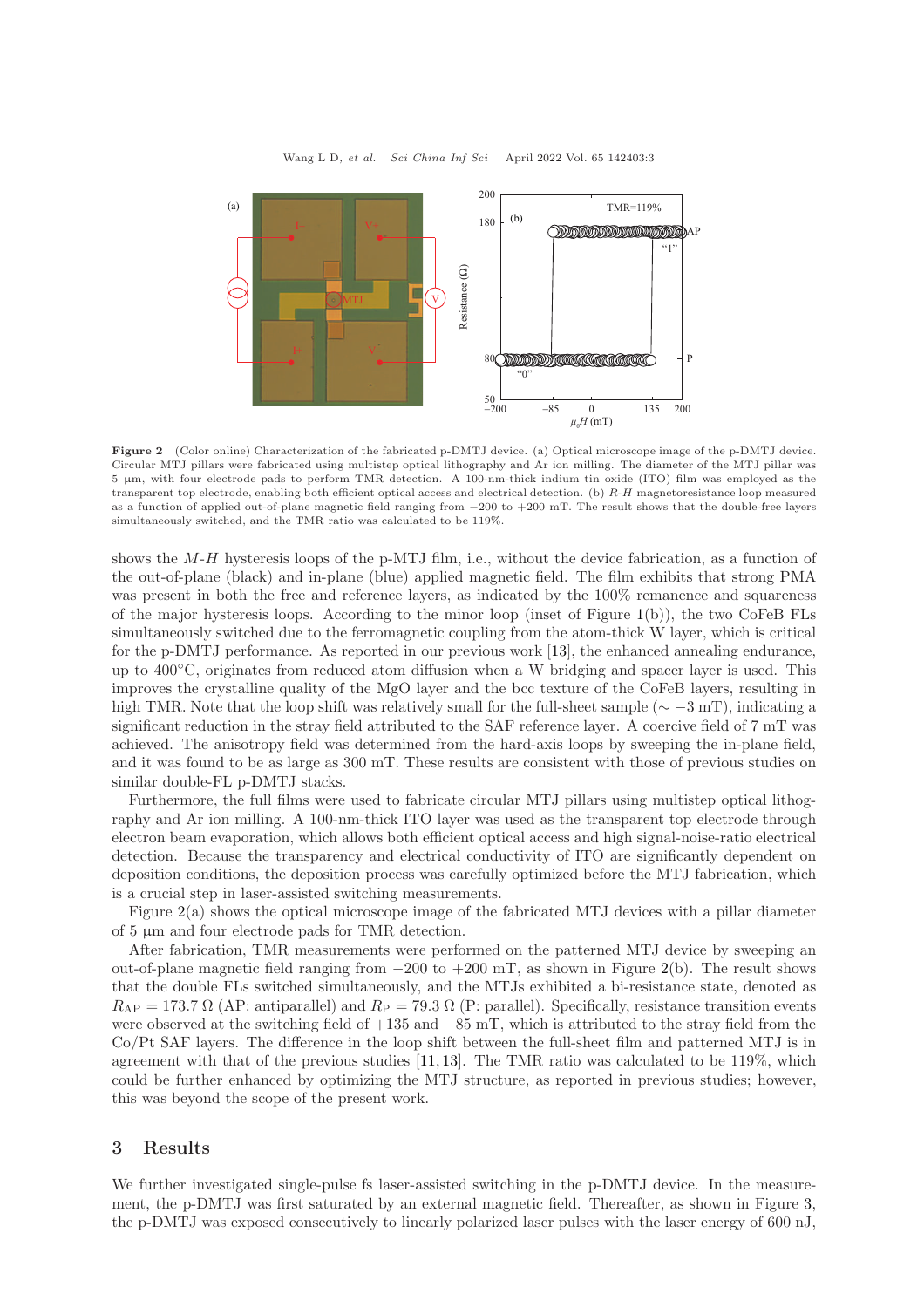<span id="page-3-0"></span>

Figure 3 (Color online) Experimental demonstration of fs laser-assisted toggle "write" in the p-DMTJ device. In the measurement, the p-DMTJ was exposed consecutively to linearly polarized laser pulses, which were synchronized with a bipolar out-of-plane magnetic field sequence of  $\pm 60$  mT. The switching was readout electrically through four-point TMR measurement in real time. In Region I, when only a bipolar magnetic field sequence was applied without firing a laser pulse, both the P and AP states were stable against such a magnetic field disturbance. Switching was only possible when the magnetic field sequence was synchronized by the fs laser pulse train with a pulse energy of 600 nJ. In Region II, robust fs laser-assisted switching of the p-DMTJ was observed, which was determined by the direction of the bipolar magnetic field sequence. The resistance was equal to that in the  $R-H$  loop, indicating a complete reversal. The final resistance state  $(R_P, R_{AP})$  was determined by the direction of the magnetic field sequence ("0" and "1").



Figure 4 (Color online) Experimental demonstration of fs laser-assisted unidirectional "reset" in the p-DMTJ device. In region I, which was the reference, a magnetic field sequence was synchronized again by the fs laser pulse train with the singlepulse energy of 600 nJ. A reliable toggle switching was also observed. In region II, the laser pulse energy was reduced to 400 nJ. Here, only a unidirectional switching to the P state was observed, and it never toggled back to the AP state using the same configuration. Switching back to AP was only possible with higher laser energy.

0 4 8 12 16 20

P

Time (s)

which was synchronized with a bipolar out-of-plane magnetic field sequence of ±60 mT (+ and − denoted as "1" and "0", respectively) for a duration of 1 s. The laser pulse duration was ∼ 100 fs, with a spot size of 100  $\mu$ m and wavelength of 700 nm. The repetition rate of the laser was set to 0.5 Hz to avoid the accumulated heating effect. The magnetoresistance response of the p-DMTJ was measured using a four-point TMR measurement in real time, with a sampling interval of 250 ms.

Figure [3](#page-3-0) shows the results of fs laser-assisted switching in the p-DMTJ under different configurations. In region I, which was used as a comparison, in the case when only a bipolar magnetic field sequence was applied without firing a laser pulse, both the P and AP states were stable against such disturbances. Switching was only possible when the magnetic field sequence was synchronized by the fs laser pulse train with the pulse energy of 600 nJ.

As shown in region II, a robust toggle switching of the p-DMTJ upon every fs laser pulse was observed. The fs laser-assisted TMR switching was determined by the direction of the bipolar magnetic field sequence. The resistance was equal to that in the  $R-H$  loop, indicating a complete reversal. The final resistance state  $(R_P, R_{AP})$  was determined by the direction of the magnetic field sequence ("0" and "1"). These results indicate that the proposed laser-assisted writing scheme could be well implemented in p-DMTJ devices because a reliable "write" operation is critical for binary storage devices.

In magnetic storage devices, controllably resetting the memory bit before a "write" operation is often desirable. To validate the unidirectional "reset" operation, the fs laser-assisted switching measurement was performed, as shown in Figure [4.](#page-3-0) In region I (the reference), the magnetic field sequence was synchronized again by an fs laser pulse train with the single-pulse energy of 600 nJ. A reliable toggle switching to both the AP and P directions was also observed, as shown in Figure [3.](#page-3-0) In region II, the laser pulse energy was reduced to 400 nJ. Here, only the unidirectional switching to the P state was observed; it never toggled back to the AP state for the same configuration. Switching back to AP was only possible with higher laser energy (600 nJ in our measurements). This asymmetrical switching behavior could be partially attributed to the stray field of the p-DMTJ, which is further discussed in Section 4.

We verified the feasibility of the fs laser-assisted switching in the p-DMTJ. Two proofs-of-concept functionalities, i.e., toggle "write" and unidirectional "reset", were implemented by the interplay of the laser energy and magnetic field sequence. These reconfigurable laser-assisted switching operations indicate an emerging potential for integrated photonic-spintronic storage devices.

80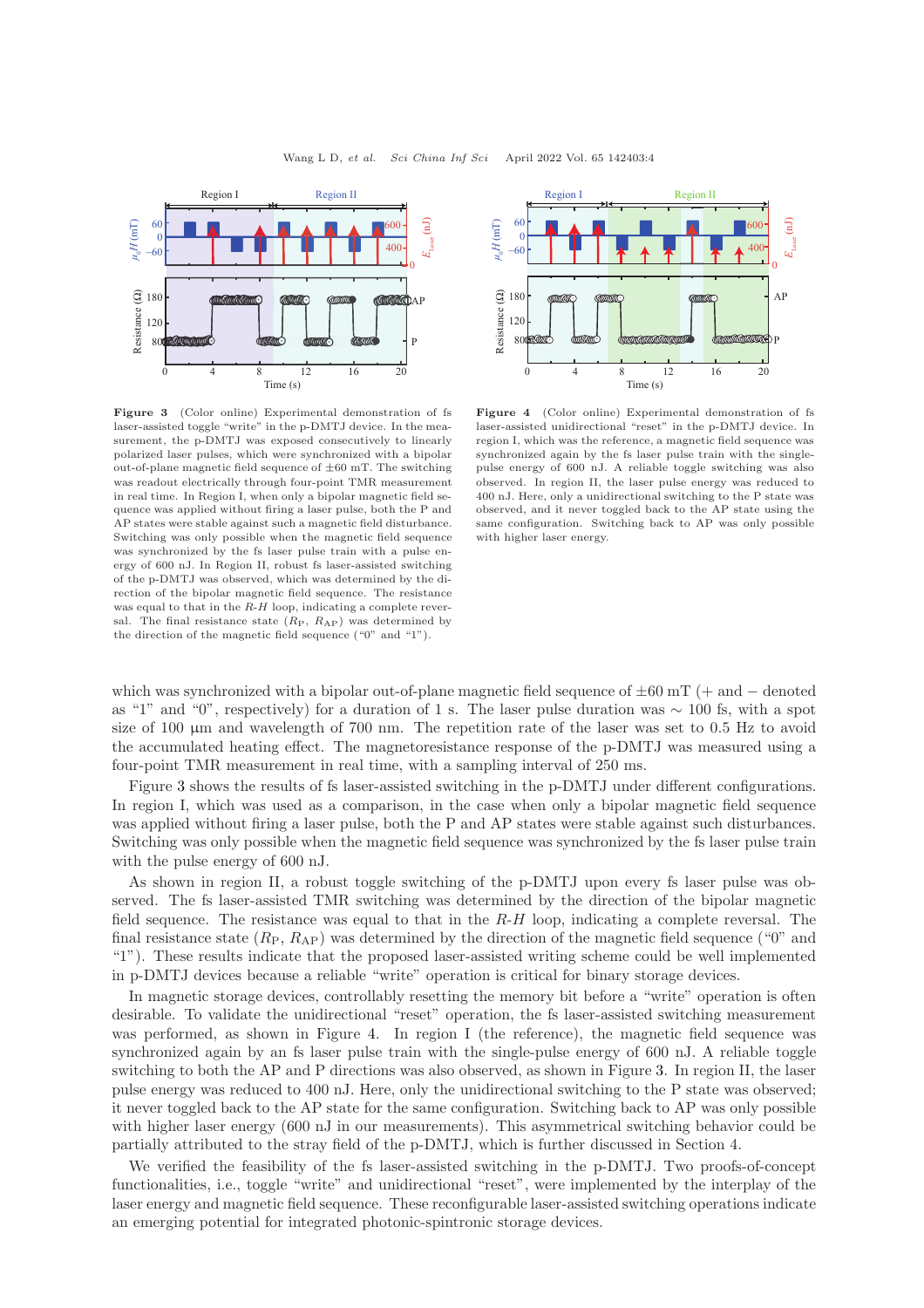<span id="page-4-0"></span>

Figure 5 (Color online) Joint effect of the fs laser, magnetic field, and stray filed of p-DMTJ on the proposed switching scheme. (a) Switching phase diagram of fs laser-assisted switching in the p-DMTJs, with the interplay between the fs laser pulse energy and write sequence. Three configuration regimes of the proposed switching scheme are shown. In the case of  $|H_{\text{ext}}| < |H_{\text{th,AP}\rightarrow\text{P}}|$ (gray region), no successful MTJ switching was observed for both states. In the case of  $|H_{\text{ext}}| > |H_{\text{th},P\rightarrow AP}|$  (blue region), a regime of toggle "write" was observed. For  $|H_{th,AP\rightarrow P}| < |H_{ext}| < |H_{th,P\rightarrow AP}|$  (green region), only the unidirectional AP  $\rightarrow$  P switching was observed. (b) Typical helicity-dependent measurement for AP  $\rightarrow$  P and P  $\rightarrow$  AP switching by fs laser pulse with left- and right-handed circular polarizations, respectively.  $\Delta \mu_0 H$  denotes the  $|H_{th}|$  deviation relative to the ones for linear polarization. No significant helicity dependence effect was observed using different laser helicity, indicating the major role of conventional TAS induced by laser heating and negligible circular dichroism.

#### 4 Discussion

We further investigated the effect of the laser pulse energy  $(E_p)$ , the magnitude of the magnetic field  $(|H_{\text{ext}}|)$ , and stray field of the p-DMTJ on the proposed switching scheme. The p-DMTJ device was exposed to a laser pulse train with  $E_p$  ranging from 0 to 600 nJ. Thereafter, a synchronized  $H_{\text{ext}}$  write sequence with the magnitude from 0 to 140 mT was applied. The repetition rate of each measurement was set to 0.1 Hz to avoid accumulative laser heating. The switching was electrically monitored with a real-time TMR measurement.

Figure [5\(](#page-4-0)a) shows the switching phase diagram of the p-DMTJ under the joint effects. For both P  $\rightarrow$  AP and AP  $\rightarrow$  P cases, the threshold  $|H_{ext}|$  for deterministic switching (denoted as  $|H_{th}|$ ) gradually decreased as the laser energy increased, indicating lowered coercive field. A 92% decrease in  $|H_{\text{th,AP}\rightarrow\text{P}}|$ was observed at  $E_p = 600$  nJ. The relatively small laser energy to almost fully demagnetize the FL is attributed to an efficient heat transmission of the fs laser pulse compared with current-induced heating in TAS. Furthermore, due to the thermal nature of the proposed scheme, the required laser energy could be scaled down to tens of fJ to write a nanosized MTJ. As already implemented in HAMR technology, using integrated photonic techniques, such as using a nano-photonic plasmonic antenna, a spot radius below 40 nm could be generated [\[23\]](#page-6-10). Thus, the proposed scheme shows good potential with enhanced efficiency and scalability.

We observed three configuration regimes of the fs laser-assisted switching scheme, as depicted in Fig-ure [5\(](#page-4-0)a). In the case of  $|H_{ext}| < |H_{th,AP\to P}|$  (gray region), no successful MTJ switching was observed for both states. For  $|H_{\text{ext}}| > |H_{\text{th},P \to \text{AP}}|$  (blue region), a regime of binary "write" was observed. These results are consistent with those shown in Figure [3.](#page-3-0) Moreover, in the case of  $|H_{th,AP\to P}| < |H_{ext}| < |H_{th,P\to AP}|$ (green region), only unidirectional  $AP \rightarrow P$  switching was observed, as shown in Figure [4.](#page-3-0)

The difference between the  $|H_{th,P\to AP}|$  and  $|H_{th,AP\to P}|$  demonstrates the asymmetric switching behavior of the proposed scheme, which may be partially attributed to the spatially nonuniformly distributed out-of-plane stray field of the p-DMTJ. The spacing between the two  $|H_{th}|$  was almost independent of laser energy, indicating a negligible demagnetization of the reference layer that produces the stray field. Because switching in micro-sized p-MTJ devices is initiated by the domain nucleation and wall propagation, the inhomogeneous distribution of the stray field significantly affects the region where the nucleation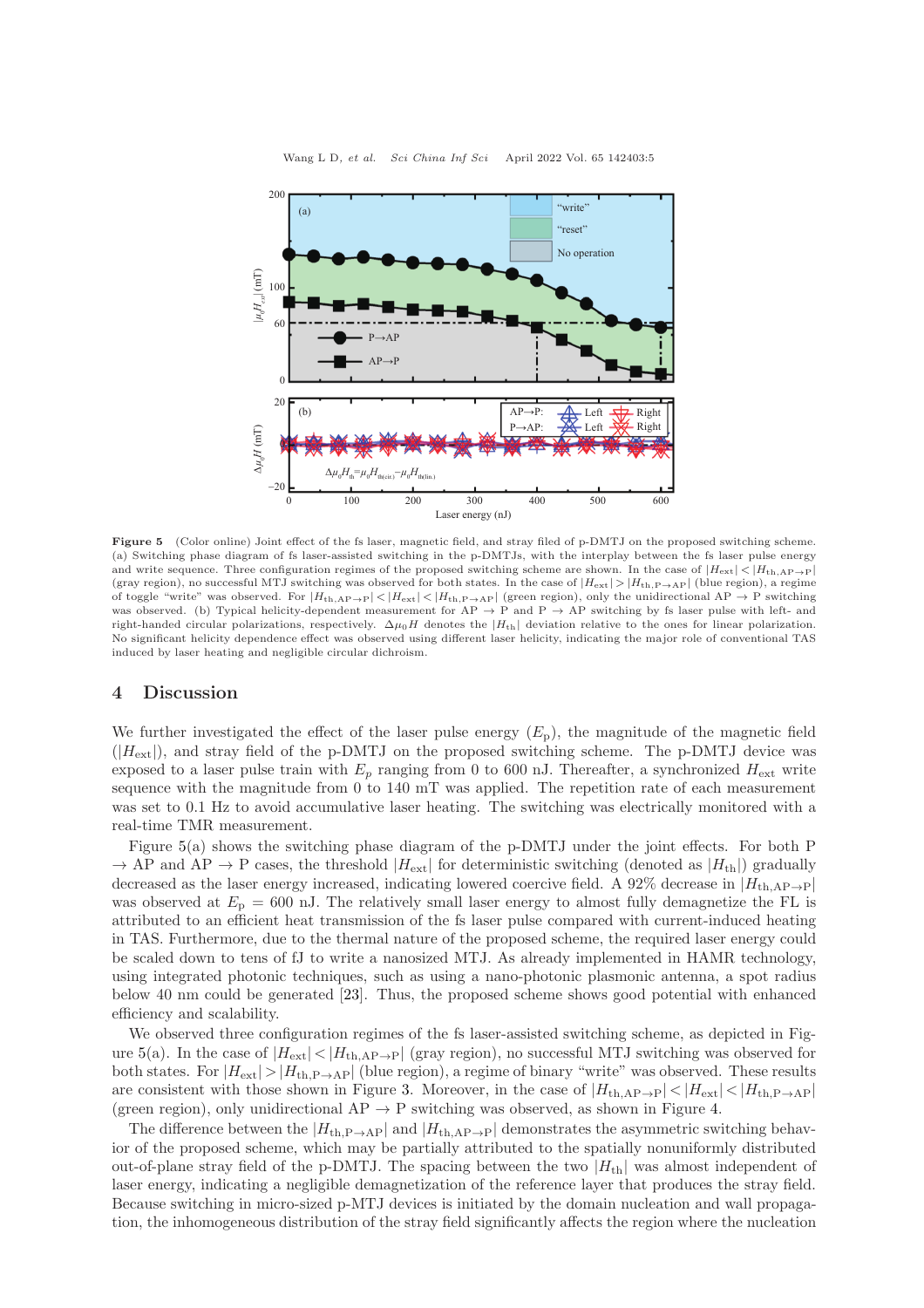starts [\[25\]](#page-6-12). Moreover, the out-of-plane stray field acting on the edges of FLs is much higher than that at the center [\[25,](#page-6-12) [26\]](#page-6-13). Accordingly, lower  $H_{th,AP\rightarrow P}$  might be attributed to the stray field that assists nucleation at the edges, and a smaller  $|H_{ext}|$  is needed for complete switching. However, other magnetic interactions, together with the joint effects of ultrafast heating, might also be nontrivial factors causing the asymmetry behavior observed here. Further quantitative investigation on the role of the stray field of p-DMTJs is beyond the scope of the present work. Above all, the combined effects, with the switching phase diagram, provide some insights into the proposed fs laser-assisted switching scheme.

Finally, we investigated if either all-optical helicity-dependent switching (AO-HDS) or magnetic circular dichroism in the PMA layers [\[27](#page-6-14)[–30\]](#page-6-15) gives rise to significant laser helicity dependence on the p-DMTJ. Previous studies [\[31\]](#page-6-16) reported that laser-induced helicity-dependent switching can be observed using multiple laser pulses in some of the ferromagnetic systems, such as Co/Pt multilayers and FePt granular media, although not including the CoFeB/MgO system yet. Thus, we consider if significant laser helicity dependence on the CoFeB/MgO-based p-DMTJ exists because it may add functionality for future integrated optospintronic storage applications. To this end, we measured the fs laser-assisted switching in the p-DMTJ using left- and right-handed circularly polarized laser pulses. Figure [5\(](#page-4-0)b) shows the results for AP  $\rightarrow$  P and P  $\rightarrow$  AP of the  $|H_{\text{th}}|$  deviation compared to the ones using linear polarization. No significant helicity dependence was observed using different laser helicity for switching to both directions, indicating the major role of conventional TAS induced by laser heating and negligible circular dichroism. To enhance the helicity-dependent effect, we propose that material explorations are the first step. By properly designing multilayer stacks or using ferrimagnetic systems such as GdFeCo, the helicity-dependent effect could be enhanced and implemented into device applications, but it was beyond the scope of our present paper.

#### 5 Conclusion

In this study, we experimentally investigated fs laser-assisted switching in a high-performance p-DMTJ device. The feasibility of the proposed scheme was explicitly verified through real time electrical TMR measurements. Notably, reconfigurable laser-assisted switching operations, including binary "write" and unidirectional "reset", were validated using fs laser pulses and synchronized write sequences. Moreover, the joint effects of the laser, magnetic field, and stray field of the p-DMTJ were investigated, and a switching phase diagram was obtained. Negligible laser helicity dependence was also observed, which is attributable to the dominance of thermally-assisted magnetic switching induced by the fs laser pulse. The proposed fs laser-assisted writing scheme for p-DMTJs is promising for future high-density optospintronic storage applications.

Acknowledgements This work was supported in part by National Key R&D Program of China (Grant No. 2018YFB0407602), National Natural Science Foundation of China (Grant No. 61627813), International Collaboration Project (Grant No. B16001), National Key Technology Program of China (Grant No. 2017ZX01032101), Beihang Hefei Innovation Research Institute Project (Grant No. BHKX-19-02), and China Scholarship Council (CSC).

#### <span id="page-5-0"></span>References

- 1 Kent A D, Worledge D C. A new spin on magnetic memories. [Nat Nanotech,](https://doi.org/10.1038/nnano.2015.24) 2015, 10: 187–191
- 2 Zhao W S, Wang Z H, Peng S Z, et al. Recent progresses in spin transfer torque-based magnetoresistive random access memory (STT-MRAM) (in Chinese). [Sci Sin-Phys Mech Astron,](https://doi.org/10.1360/SSPMA2016-00185) 2016, 46: 107306
- 3 Wolf [S A, Lu J, Stan M R, et al. The promise of nanomagnetics and spintronics for future logic and universal memory.](https://doi.org/10.1109/JPROC.2010.2064150) Proc IEEE, 2010, 98: 2155–2168
- 4 Chappert C, Fert A, van Dau F N. The emergence of spin electronics in data storage. [Nat Mater,](https://doi.org/10.1038/nmat2024) 2007, 6: 813–823
- 5 Puebla J, Kim J, Kondou K, et al. Spintronic devices for energy-efficient data storage and energy harvesting. [Commun Mater,](https://doi.org/10.1038/s43246-020-0022-5) 2020, 1: 24
- <span id="page-5-1"></span>6 Kang W, Huang Y Q, Zhang X C, et al. Skyrmion-electronics: an overview and outlook. [Proc IEEE,](https://doi.org/10.1109/JPROC.2016.2591578) 2016, 104: 2040–2061
- <span id="page-5-2"></span>7 Li W-J, Guang Y, Yu G-Q, et al. Skyrmions in magnetic thin film heterostructures. [Acta Phys Sin,](https://doi.org/10.7498/aps.67.20180549) 2018, 67: 131204 8 Peng S Z, Zhu D Q, Zhou J Q, et al. Modulation of heavy metal/ferromagnetic metal interface for high-performance spintronic
- devices. [Adv Electron Mater,](https://doi.org/10.1002/aelm.201900134) 2019, 5: 1900134
- <span id="page-5-3"></span>9 Ikeda S, Miura K, Yamamoto H, et al. A perpendicular-anisotropy CoFeB-MgO magnetic tunnel junction. [Nat Mater,](https://doi.org/10.1038/nmat2804) 2010, 9: 721–724
- 10 Mangin S, Ravelosona D, Katine J A, et al. Current-induced magnetization reversal in nanopillars with perpendicular anisotropy. [Nat Mater,](https://doi.org/10.1038/nmat1595) 2006, 5: 210–215
- <span id="page-5-4"></span>11 Wang M X, Cai W L, Zhu D, et al. Field-free switching of a perpendicular magnetic tunnel junction through the interplay of spin-orbit and spin-transfer torques. [Nat Electron,](https://doi.org/10.1038/s41928-018-0160-7) 2018, 1: 582–588
- <span id="page-5-5"></span>12 Sato H, Yamanouchi M, Ikeda S, et al. MgO/CoFeB/Ta/CoFeB/MgO recording structure in magnetic tunnel junctions with perpendicular easy axis. [IEEE Trans Magn,](https://doi.org/10.1109/TMAG.2013.2251326) 2013, 49: 4437–4440